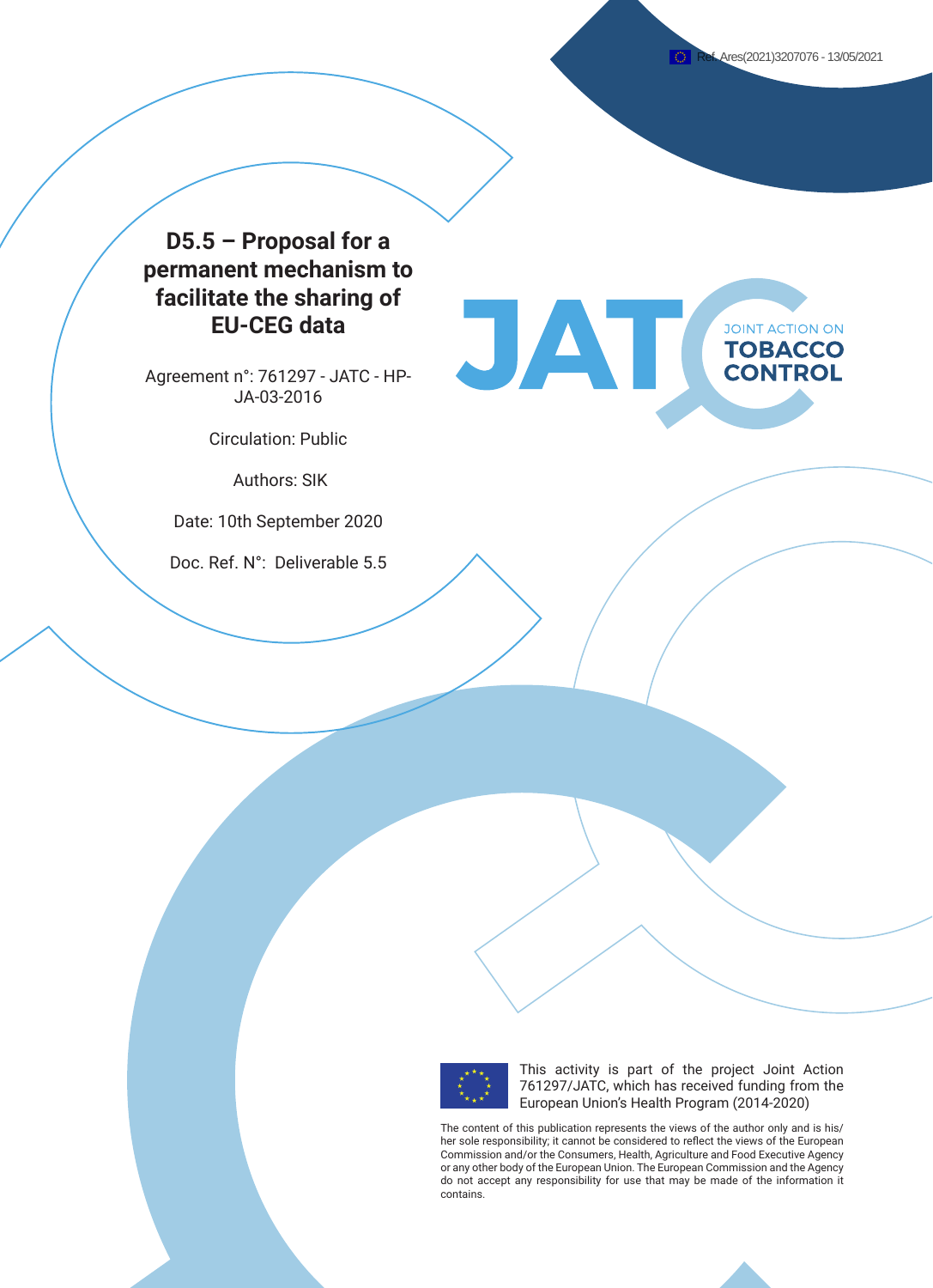# **Table of contents**

| Requirements for the sharing of EU-CEG data after completion of the JATC Project  4 |  |
|-------------------------------------------------------------------------------------|--|
|                                                                                     |  |
|                                                                                     |  |
|                                                                                     |  |

 $\bigvee$ 

 $\sim$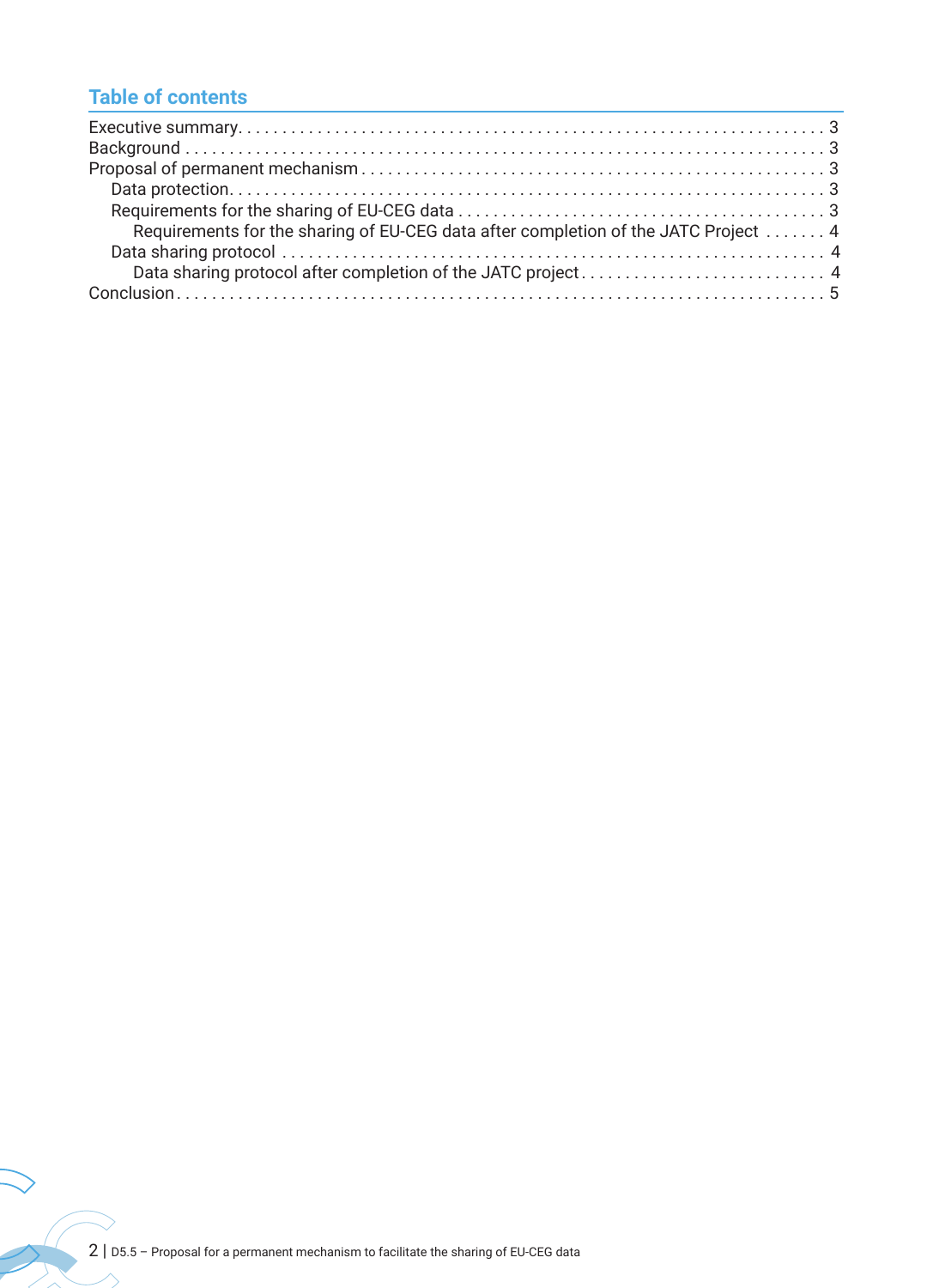## **Executive summary**

One of the main tasks of Work Package 5 (WP5) in the Joint Action on Tobacco Control (JATC) project is to facilitate data sharing after the completion of the JATC project with the Member States. The permanent structure for data sharing that this report recommends builds upon the framework for data sharing as described in report 5.3 from WP5. In report 5.3, specific guidelines for requesting sharing and handling data from the EU-CEG within the Joint action on Tobacco Control are delineated. This report advocates maintaining the existing solution, that is currently in use, for sharing data across Member States. This report will also elaborate on the necessary steps to continue sharing data after the completion of the JATC project.

## **Background**

This report builds upon the solution proposed for securely accessing and processing data from EU-CEG in deliverable 5.3 in WP5. This report finds the proposed solution synthesises and addresses the issues pertaining to secure data sharing and implements the necessary steps for compliance with applicable laws and regulations for such data sharing. This report therefore suggests that authorities who receive EU-CEG data follow the outlined guidelines in WP 5.3 after completion of the project.

This report also elaborates on the necessary adjustments required for the procedure to continue sharing data after the end of the Joint Action on Tobacco Control (JATC) project. This report recognises the current function for sharing EU-CEG data as very useful and recommends with slight amendments the continued use of said function.

## **Proposal of permanent mechanism**

### **Data protection**

Data sharing agreements pertain to the regulatory constraints that form the conditions for proper data sharing in a responsible and correct manner.

Procedures for data sharing are detailed in report WP5 D.5.3 - Technical solution for securely accessing and processing public non-confidential data, under the section entitled Procedure for sharing data-in six steps. These steps comprise in a *data sharing framework*. A data sharing framework typically consists of project agreements, training, application procedures, data protection, data and metadata descriptions, financial models, support and research services.

The JATC data sharing procedures are procedures that contain the steps for the sharing of data between leaders of the WP6, WP7 and WP9 and Member States.

## **Requirements for the sharing of EU-CEG data**

The correct and secure handling of data is subject to the terms and conditions presented by report WP5 D.5.3 - Technical solution for securely accessing and processing public non-confidential data. It is in the interest of all Member States to adhere to the guidelines prosed in WP5.3 after completion of the project.

According to WP5.3, participating bodies are subject to data sharing agreements that stipulate obligations concerning product information exchange and other compliance issues. For a more complete brief on the agreement governing the handling, sharing and downloading of EU-CEG data, this report refers to the report from WP5 deliverable 5.3. This report recommends that Member States consider using the data sharing agreement as an optional protocol for the handling and sharing of EU-CEG data after completion of the project.

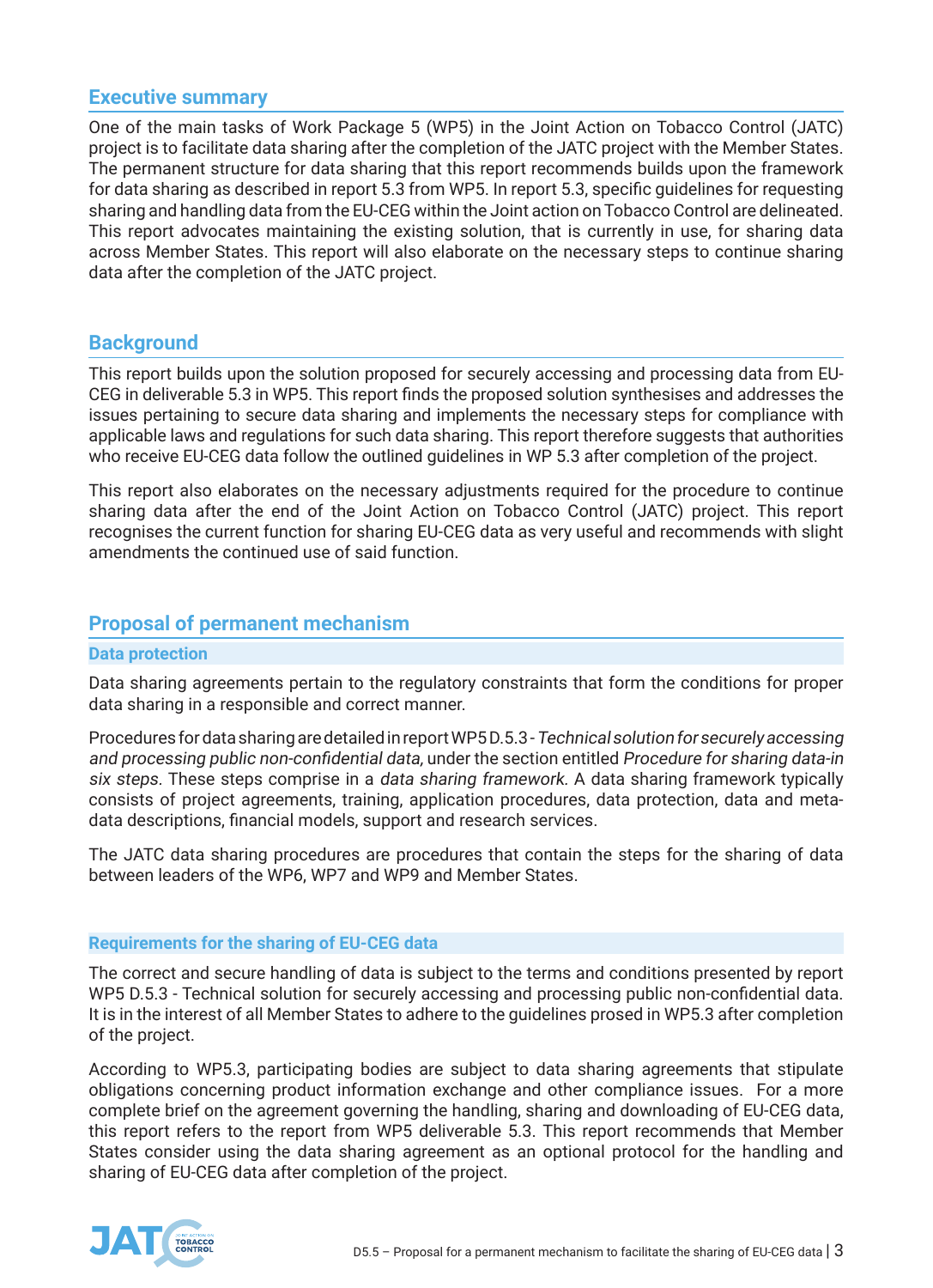### **Requirements for the sharing of EU-CEG data after completion of the JATC Project**

After completion of the project, In cases where Member States other than those participating in the JATC project wish to receive data from EU-CEG, the requesting Member State should request permission to receive the data from the Member State or Member States they wish to receive the data from.

Competent Authorities that have participated in the JATC project and acted as liaison office for EU-CEG will continue to be the main point of contact for Member States. If another Competent Authority within the Member State wishes to receive data, this will have to be facilitated by the Member State's liaison office for the EU-CEG system.

This report proposes that all parties wanting to receive and process data after the completion of the JATC project could use the data sharing agreement as a template for a voluntary agreement between the two entities sharing data. The data sharing agreement should therefore be available for Member States to embed in practice if they so desire.

### **Data sharing protocol**

The current data sharing protocol starts with a data request to the JATC secretariat by leaders of WP6, WP7 and WP9. The JATC secretariat then sends an official request to DG Sante who generate selected data files. Following this step, each national administrator of EU-CEG of all Member States, that data is requested from, is notified through an email from the JATC secretariat. Thereafter, DG Sante validates the original request and generates the dataset requested, appertaining to each individual Member State as specified in the original request. Once this data is generated, the data specific for each Member State becomes available for download to that Member State. Downloadable formats available are XML, CSV. It should be noted, that at this point the data has not been shared with other Member States.

It is after this stage that each country who have had a request for a dataset, either selects Spain, Greece and/or the Netherlands to share their data with (WP6, WP7 and WP9), after which Spain, Greece and the Netherlands can then access the data themselves through their MS-REP user access.

### **Data sharing protocol after completion of the JATC project**

This report recommends using the existing solution in the EU-CEG system that allows Member States to share datasets with each other. After completion of the JATC project, the protocol for sharing data should be adapted, to enable the sharing of data with all relevant parties.

After adaptation in the protocol for sharing data, it would be altered in such a way as to provide the following foundation for a working practice:

- a Member State selects the data it wishes to share/ it then selects the country it wishes to share it with.
- a Member State sends a request to DG Sante, requesting that they generate the selected data and make that data available to the selected country for download.

This in short, means if Denmark wishes to share data regarding chewing tobacco with Sweden. Denmark would in this case cf. the procedure specified, send a request to DG Sante to share the desired data with Sweden.